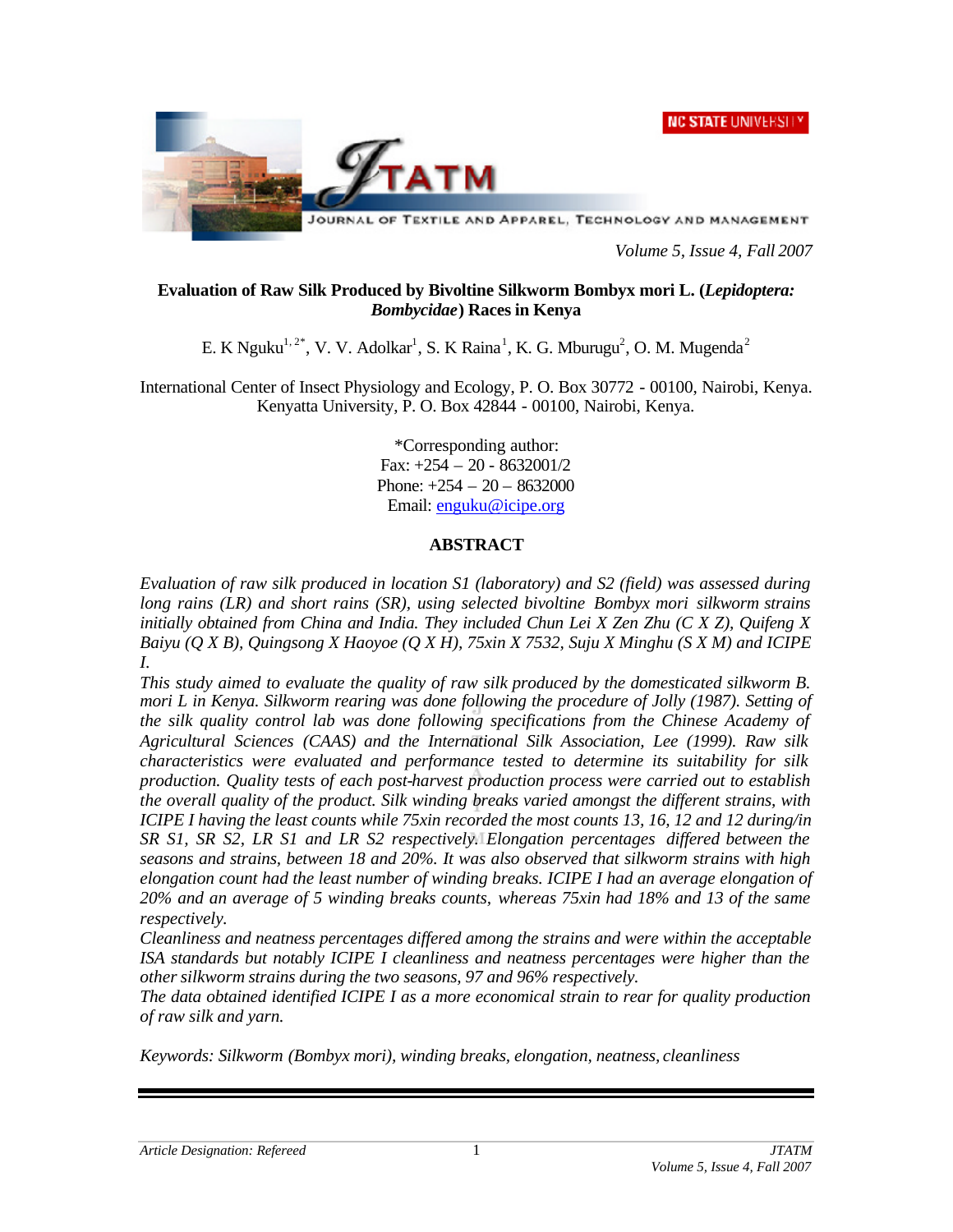# **Introduction**

A highly valued animal fiber, silk has long been used for the production of luxurious textiles of the finest quality (Shelagh, 2004; Welford, 1969). It is one of the most ancient and preferred fiber in the world due to its natural texture, strength and fineness (Schenk, 1981).

The mulberry silkworm otherwise known as the *B. mori* spins valuable silk fibers making it one of the most beneficial insects to mankind, and is becoming an attractive multifunctional material for both textile and non-textile uses (Tsukada *et al*., 2005). The finest quality raw silk and the highest fiber production come from the commonly domesticated silkworm, *B. mori*, (Sericulum, 2000). Although there are several commercial species of silkworms, *B. mori* is the most widely used and intensively studied, and techniques for its rearing are the most improved. This insect is the sole living species in its family, Bombycidae, and has been domesticated for so long that it probably no longer survives in the wild (Cherry 1993).

Silk has an economic value that is higher than that of other natural fibers such as cotton and wool because of its superior characteristics. The steadily growing demand for silk in the silk consuming countries indicates excellent opportunities for any country to increase her silk production (Kumar, 1995), an opportunity valuable for Kenya to embark on. In order to secure this opportunity, it is consequently important for production of silk products to be of utmost quality.

Africa's enormous potentials in raw silk production (Hardingham, 1996; ICIPE, 1997) are faced with some limitations, which are likely to pose a setback to local cocoon producers. Apart from the lack of infrastructure and sufficient inputs, sericulture industry in Africa faces lack of technical expertise at various levels of the production activities (Akinkunmi and

Odeyibi, 2001). Sericulture development in Kenya has been constrained because of the insufficient technological expertise in the silk production processes and processing requirements of cocoons. While cocoon production is a typical farming activity, it is only part of a chain of activitie s that needs to be completed to produce high-value raw silk outputs.

The properties of any fiber determine the performance of the fabric produced from it (Down, 1999). Testing of silk yarn production processes is essential for the production of quality yarn and fabric (Garner, 1967). It ensures efficiency and harmony in the production process, and the final product is of high quality (SSC, 1995). Conversely, availability of silkworm breeds is the prime requisite for the development of the silk industry. Mulberry sericulture being almost a new venture in this region depends to a large extent on the introduced breeds and the stability of silk industry greatly depends on the locally adapted breeds. Emphasis is laid on the entire set up of postharvest quality control and seed organization, for steady and consistent production of quality silk yarn.

With this background, this study addressed issues concerned with production of highvalue raw silk outputs. There has been no study carried out in Kenya, to evaluate the quality of raw silk produced by the available *B. mori* silkworm strains. This research therefore evaluated the raw silk properties and quality standards produced by six selected *B. mori* silkworm strains, ICIPE I,  $C$  X Z, Q X B, Q X H, S X M and 75xin.

In addition the study determined the suitability of the six selected *B. mori* silkworm strains for silk production in Kenya. A comparative study of the silkworm strains reared in two locations, during two seasons with three replications was done. Quality tests of each post-harvest production process were carried out to establish the overall quality of the product.

J T

A

T M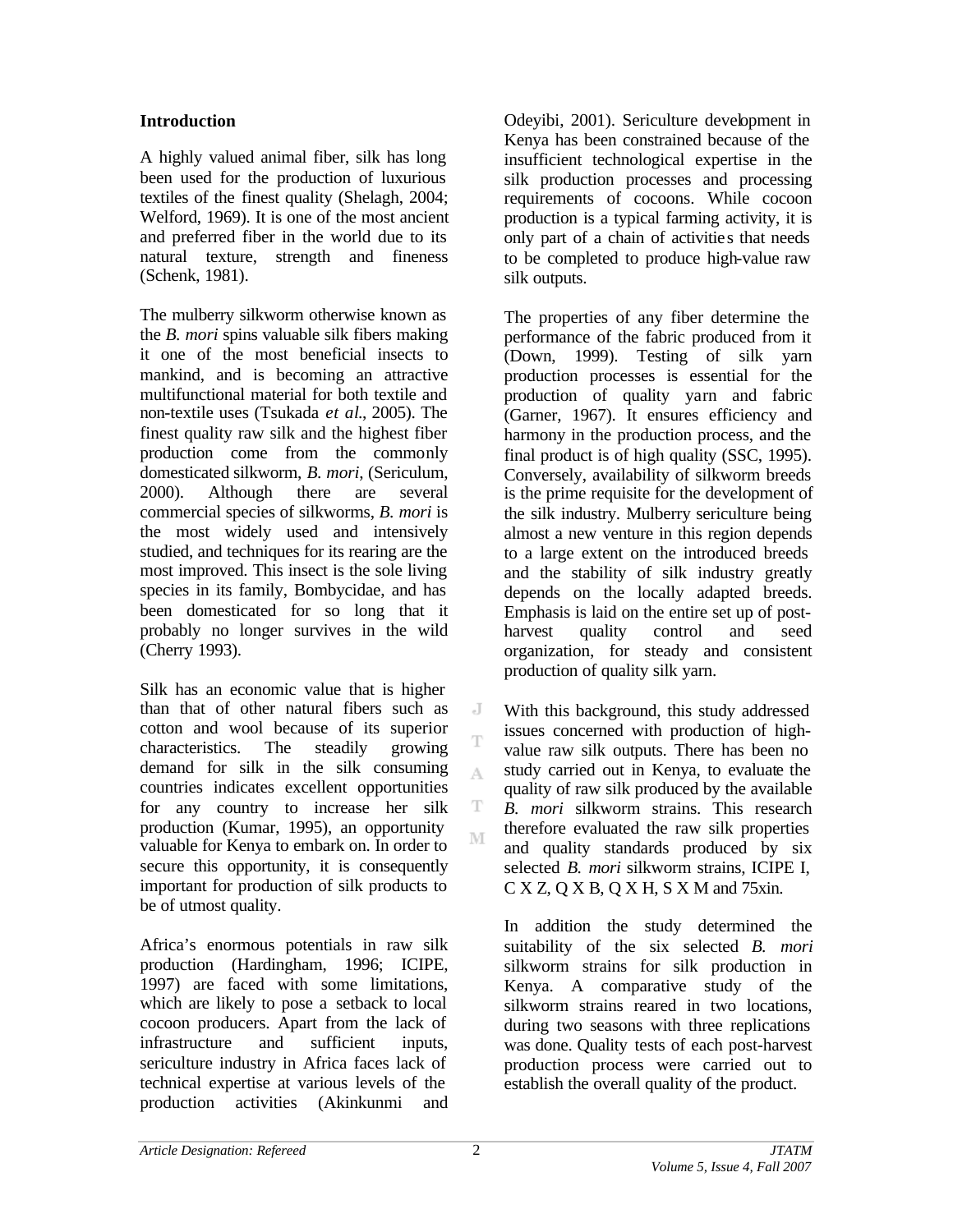#### **Methodology:**

#### *Reeling of silk*

Cocoons were sorted and a multi-end reeling machine used to reel them into raw silk. Tests were performed to certify their characteristics, performance and quality as follows:

#### *Winding breaks*

To test for winding breaks, sample silk skeins each weighing 70g were picked from each strain. The sample skeins were fitted onto the winding frame and the end attached to a bobbin. Winding was carried out at an average speed of 110 metres/min for duration of 60 minutes. The number of breaks that occurred were counted and noted. The cause of each break was noted.

# *Elongation percentage*

A serigraph was used to test for the degree of elongation (percentage). A sizing reel of 1.125m in circumference (400 revolutions equal to 450m) and a constant speed of 300 revolutions per minute were used to prepare the test sample. The sample skeins were conditioned in a room maintained at a standard temperature of  $20^{\circ}$ C and relative humidity of 66%. The clamp distance was 10cm and the extension speed 15cm per min. The sample skeins were mounted on the serigraph and elongation expressed in percentage of total stretch of the portion tested.

#### *Cleanliness Testing*

This test was carried out to determine imperfections in the silk filament. Cleanliness defects were classified as super major defects, major defects and minor defects. Samples were drawn randomly and compared with the ISA standard photos.

The cleanliness inspection was done from a position of 0.5metres (2 feet) directly in front of the Seri board inspection panels. The actual number of cleanliness defects of each class and kind were counted on the yarns on both sides of the inspection panel, omitting the parts on its edge. The kind and class to which each defect belongs was determined by comparing it with the standard photographs for cleanliness defects. Each defect carries penalty points and the difference of the total penalty points from 100 gives the test results.

#### *Neatness test*

Inspection was conducted from a distance of 0.5 meters (2 feet), directly in front of the inspection panels. Each panel on any one side of the inspection board was carefully compared with the standard photographs for neatness, and its neatness value estimated in percentages. From 100 to 50 percent the estimate was made to the nearest 5 percent, while below 50 percent the estimate is made to the nearest 10 percent.

# **RESULTS**

J Ť

A

T M

#### *Winding Breaks counts*

Upon performing quality tests on the raw silk the winding breaks counts showed that 75xin had the highest number of winding breaks in both locations in the two seasons. During SR in S2, it recorded a total of 16 counts, the highest recorded for the duration of the study. ICIPE I had the least with only 6 counts, in the same setting. Winding breaks in the other strains ranged between 13 and 8 counts. It was noted that silk harvested during SR had more breaks compared to those of the LR. This tendency was also perceived in silk from the two locations. S2 location had more breaks in most strains (Fig 1).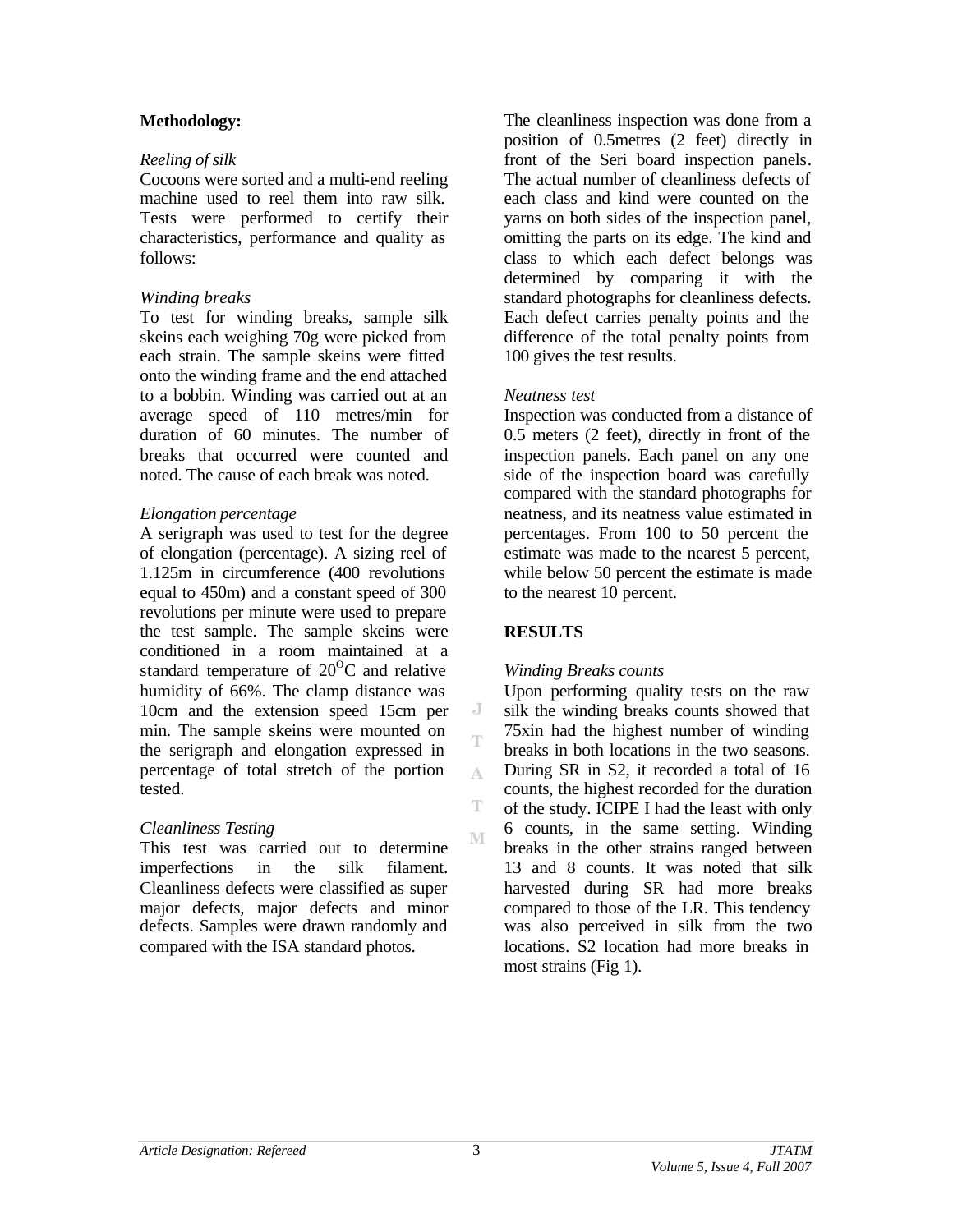

**Fig 1. Total Winding Breaks Count during LR & SR in S1 & S2**

An analysis of the two major causes of winding breaks was performed. It was apparent that the winding breaks were mainly caused by size deviation compared to split ends (Fig 2). Size deviation accounted

for 60 - 100% of the winding breaks counts. During LR in S1, 100% of ICIPE I's winding breaks were caused by size deviation**.**

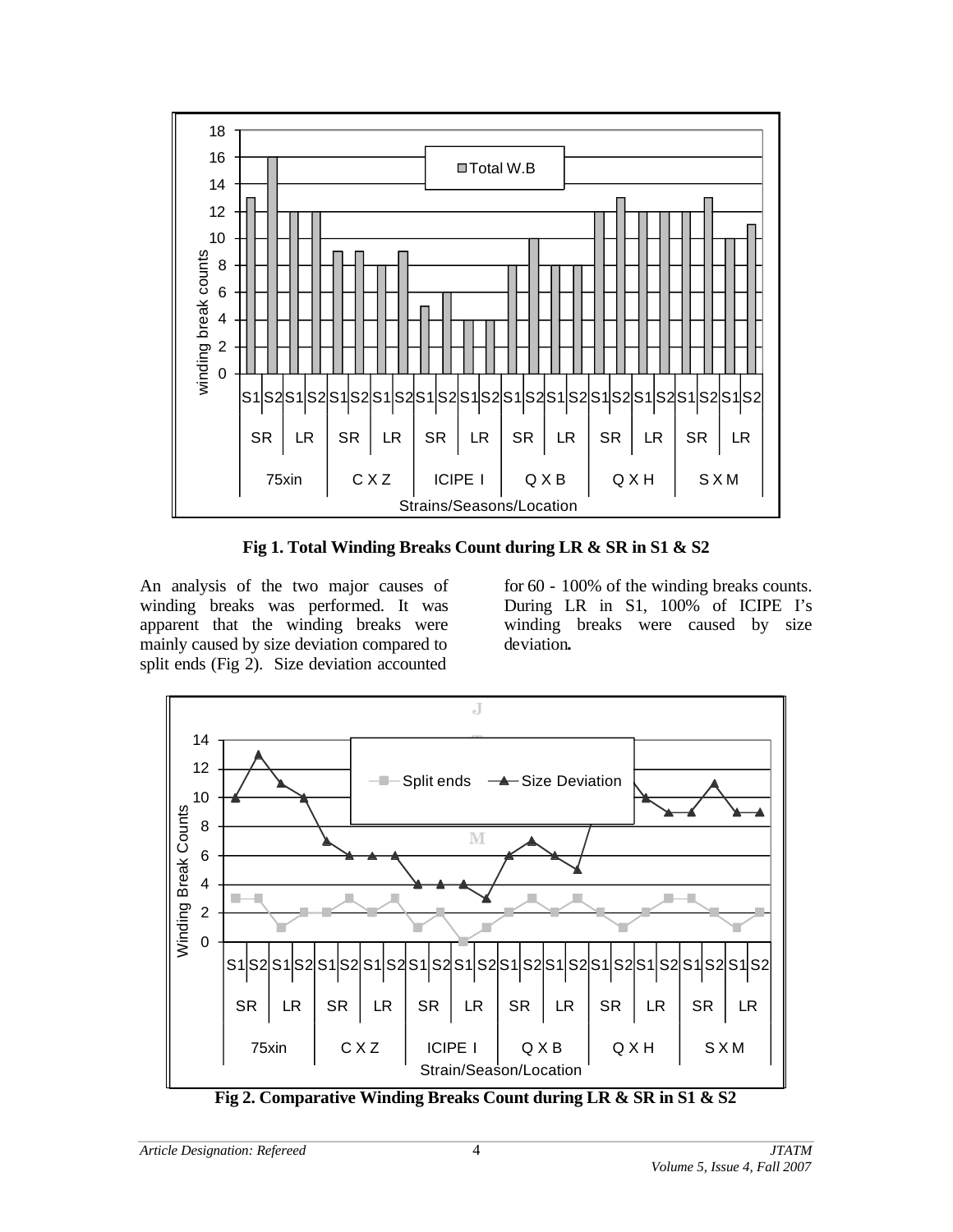#### *Raw silk elongation percentage*

The study revealed that elongation for the six silkworm strains studied was between 18 and 20%. ICIPE I had elongation percentages between 19 and 20% and C X Z had mainly 19%. The other strains largely

had elongations of 18% (Fig 3). It was evident that the silk harvested during LR had a minimal higher average elongation percentage of 19% compared to silk harvested during SR, which had an average percentage of 18%.



**Fig 3. Percent Elongation during LR & SR in S1 & S2**

J T

A study was performed to compare the elongation percentage and breaking counts. After plotting the elongation and winding curve, it was noted that silkworm strains having the highest elongation count, had the

least winding breaks and vice verse (Fig 4). ICIPE I had an average elongation of 20% and an average of 5 winding breaks counts, whereas 75xin had 18% and 13 of the same respectively.



**Fig 4. Winding and Elongation during LR & SR in S1 & S2**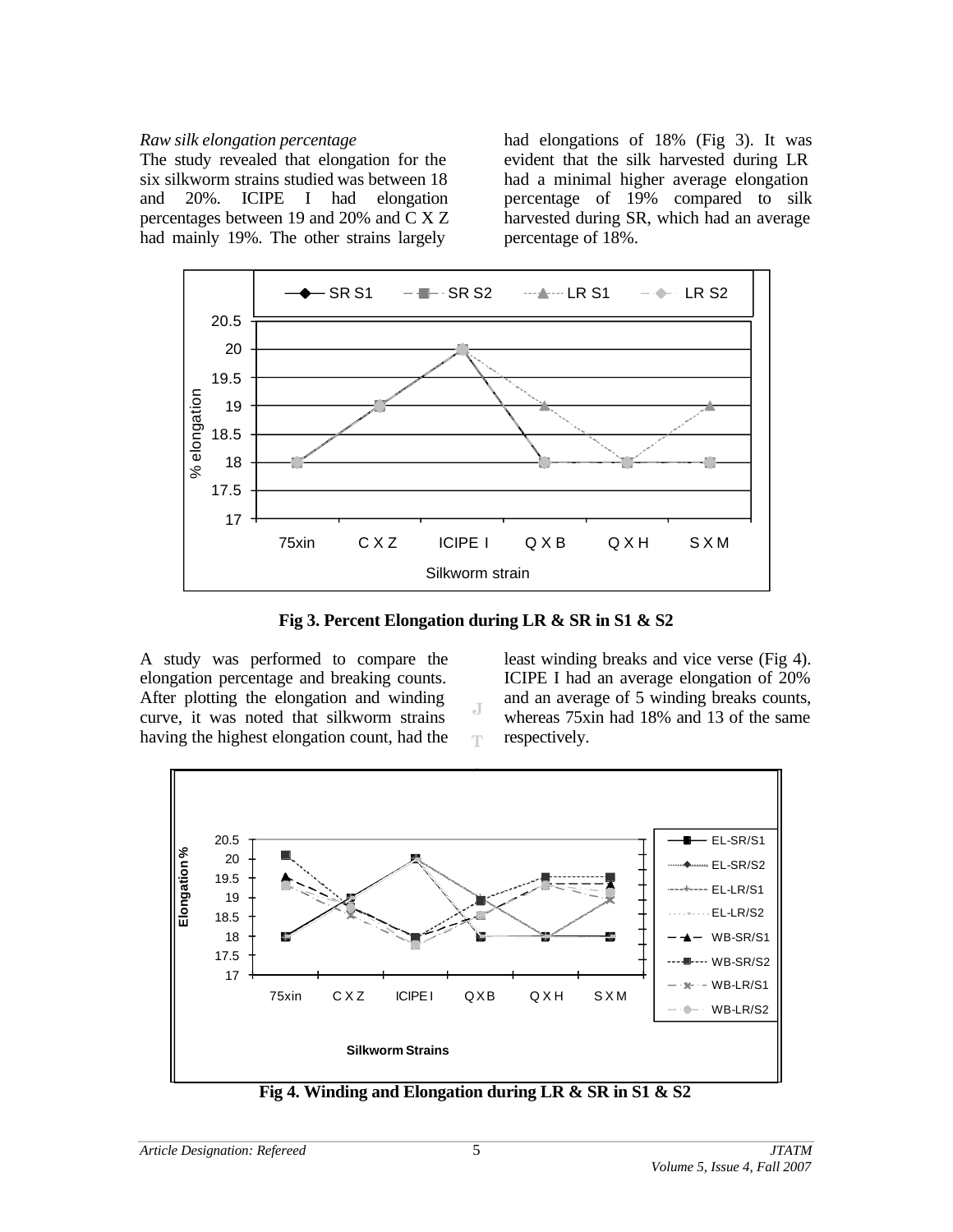*Cleanliness and Neatness Percentages of* B. mori*raw silk* 

Cleanlinesss percentages were highest in ICIPE I at  $97.0 + 0.333\%$  and  $96.2 +$ 0.359% during LR, S1 &S2 respectively and  $96.0 + 0.211$  and  $96.0 + 0.258\%$  during SR, S1 &S2 respectively. The lowest percentages recorded were Q X H, which had  $89.9 + 0.379$  and  $88.3 + 0.260\%$  during LR, S1 & S2 respectively, and  $90.0 + 0.333$ and  $88.0 + 0.422\%$  during SR, S1 &S2 respectively.

ICIPE I recorded the highest neatness percentages during LR as well as SR in both locations, S1 and S2 as follows  $93.0 + 0.394$  and  $92.9 + 0.180\%$  respectively and  $94.3 +$ 0.300 and  $93.3 + 0.473\%$  respectively. 75xin on the other hand recorded the lowest percentages.

There were significant differences in cleanliness percentages in some strains during the two seasons and locations (Waller-Duncan K-ratio t test at  $a = 0.05$ significant level was used). However there was no significant difference in the cleanliness percentages of ICIPE I and C X Z. In the neatness test there was no significant differences in the percentages of ICIPE I and Q X H (Table I).

|  |                                                                                                                |  |  | Table I. Mean cleanliness and neatness % in S1 & S2 during LR & SR |
|--|----------------------------------------------------------------------------------------------------------------|--|--|--------------------------------------------------------------------|
|  | 그 그 사람들은 그 사람들은 그 사람들은 그 사람들을 지르며 그 사람들을 지르며 그 사람들을 지르며 그 사람들을 지르며 그 사람들을 지르며 그 사람들을 지르며 그 사람들을 지르며 그 사람들을 지르며 |  |  |                                                                    |

| <b>Strain</b>                                          | Location<br><b>Season</b> |                 | Mean cleanliness   | <b>Mean Neatness</b> |
|--------------------------------------------------------|---------------------------|-----------------|--------------------|----------------------|
| 75xin                                                  | LR                        | $\overline{S1}$ | $92.8 + 0.133$ c   | $87.1 + 0.180$ d     |
|                                                        | LR                        | S <sub>2</sub>  | $91.0 + 0.211$ e   | $85.0 + 0.211$ d     |
|                                                        | <b>SR</b>                 | S1              | $92.0 + 0.211$ d   | $87.1 + 0.379$ c     |
|                                                        | <b>SR</b>                 | S2              | $91.2 + 0.359$ c   | $85.0 + 0.258$ c     |
| C X Z                                                  | LR                        | S1              | $94.4 + 0.163$ b   | $88.9 + 0.180$ c     |
|                                                        | LR                        | $\mathbf{S2}$   | $94.0 + 0.211$ b   | $88.2 + 0.249$ b     |
|                                                        | <b>SR</b>                 | S1              | $94.0 + 0.211$ b   | $88.0 + 0.258$ b     |
|                                                        | <b>SR</b>                 | S2              | 92.9 $\pm$ 0.233 b | $87.0 + 0.211$ b     |
| <b>ICIPEI</b>                                          | <b>LR</b>                 | S1              | $97.0 + 0.333$ a   | 93.0 $\pm$ 0.394 a   |
|                                                        | LR                        | S <sub>2</sub>  | $96.2 + 0.359$ a   | $92.9 + 0.180$ a     |
|                                                        | <b>SR</b>                 | S1              | $96.0 + 0.211$ a   | $94.3 + 0.300$ a     |
|                                                        | <b>SR</b>                 | S <sub>2</sub>  | $96.0 + 0.258$ a   | 93.3 $\pm$ 0.473 a   |
| $\overline{\mathbf{Q}\mathbf{X}}\overline{\mathbf{B}}$ | LR                        | $\overline{S1}$ | $92.8 + 0.291$ c   | $88.3 + 0.300$ c     |
|                                                        | <b>LR</b>                 | S <sub>2</sub>  | $92.0 + 0.298$ d   | $88.2 + 0.291$ b     |
|                                                        | <b>SR</b>                 | S1              | $92.2 + 0.133$ d   | $87.9 + 0.314 b$     |
|                                                        | SR                        | S <sub>2</sub>  | $90.2 + 0.327$ d   | $87.3 + 0.300$ b     |
| $\overline{\mathbf{Q} \mathbf{X} \mathbf{H}}$          | LR                        | S <sub>1</sub>  | $89.9 + 0.379$ d   | $89.1 + 0.407$ b     |
|                                                        | <b>LR</b>                 | S <sub>2</sub>  | $88.3 + 0.260$ f   | $88.0 + 0.258$ b     |
|                                                        | <b>SR</b>                 | S1              | $90.0 + 0.333$ e   | $88.1 + 0.180$ b     |
|                                                        | <b>SR</b>                 | S <sub>2</sub>  | $88.0 + 0.422$ e   | $87.2 + 0.389$ b     |
| <b>SXM</b>                                             | LR                        | $\overline{S1}$ | $94.1 + 0.233 b$   | $87.4 + 0.400$ d     |
|                                                        | LR                        | S <sub>2</sub>  | $93.0 + 0.212$ c   | $87.3 \pm 0.396$ c   |
|                                                        | <b>SR</b>                 | S1              | $92.9 + 0.100$ c   | $88.0 + 0.333 b$     |
|                                                        | <b>SR</b>                 | S2              | $90.8 + 0.133$ c   | $85.0 + 0.258$ c     |
| <b>F</b> value                                         | <b>LR</b>                 | S1              | 172.96             | 97.12                |
|                                                        | LR                        | S <sub>2</sub>  | 184.21             | 194.41               |
|                                                        | <b>SR</b>                 | S1              | 201.58             | 282.20               |
|                                                        | <b>SR</b>                 | S <sub>2</sub>  | 183.34             | 288.21               |

Means followed by the same letter(s) in the same column are not significantly different. Waller-Duncan K-ratio t test at  $a = 0.05$  significant level was used.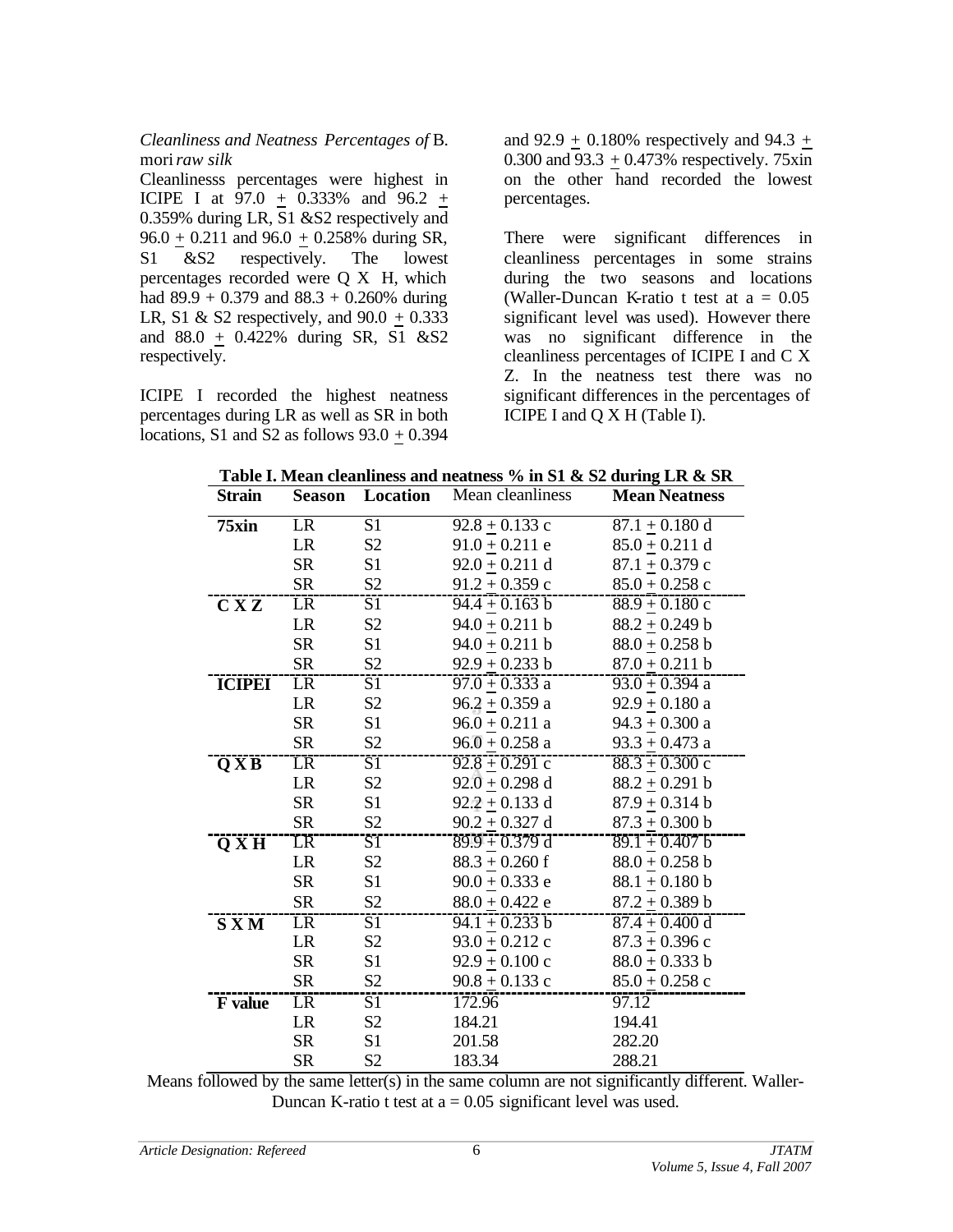It is evident that location S1 was recorded as having produced better raw silk in terms of cleanliness and neatness, as opposed to S2 during the two seasons. Cleanliness and neatness percentages were however within the acceptable ISA standards.

# **DISCUSSION**

When breaks occur during winding it is necessary to note the cause of each break. In this study the raw silk winding breaks varied among the different strains. Hall, (1980) observations that the silkworm is not quite perfect in it's spinning of silk for the thread changes in diameter from the beginning to the end of the cocoon uncovers a possibility that may have contributed to the causes of winding breaks in this study. Aruga (1994) adds that from the beginning to the end of the spinning by mature larvae, the process of spinning the fiber is not uniform. He also noted that silkworm strains have varying characteristics in their spinning of silk thread, which could be a contributing factor to the winding breaks variation. This trend could be as a result of the different strains, which produce silk filaments of differing thickness. Consequently upon reeling, variations were present that may have contributed to the high count of winding breaks due to size.

The reeler plays a major role in the production of raw silk. To maintain reeling thread in the required size, the average cocoon number per thread must be adjusted in order to produce silk thread in the same size throughout all ends during reeling (Lee, 1999). This is a factor that could have led to size deviation in the raw silk. Practical experience has proven that winding alters the yarn structure (Vijayakumar, 2003). This is a phenomenon, which may affect standard deviation of silk and increase breaking tendencies. In this study, the major causes of winding breaks were size deviation and split ends, whereby the former contributed to between 60 and 100% of the winding breaks amongst the strains.

It was noted that elongation percentages differences during LR and SR were minimal at 19 and 18% respectively. These percentages compare with (Lee, 1999); who states that raw silk has an elongation of 18 – 23% of its original length. He further adds that moisture increases the elongation of silk and decreases its tenacity. The seasons for that reason did not affect the elongation percentages of the silk. It was observed that silkworm strains having the highest elongation count, had the least winding breaks and vice verse. ICIPE I had an average elongation of 20% and an average of 5 winding breaks counts, whereas 75xin had 18% and 13 of the same respectively. This relates to research by the Vegan Society, (2003) which shows that when silk is dry the elongations (elastic recovery) varies from 10-25% and when wet it will elongate as much as 33-35%. This relationship of high elongation percentage and low winding breaks could have been as a result of increased elasticity of the fiber, hence fewer breaks on the fiber occur.

Raina (2000, 2004) points out that late age silkworms require 70% relative humidity and a temperature of  $24^{\circ}$ C. Humidity that goes above 70% may give raise to breaks during reeling and decrease silk quality. There is a possibility that humidity in S2 may have risen above the optimum and thus the higher number of breaks noted in silk harvested from that location.

Research by Vijayakumar (2003) indicated that if winding tension is selected properly, the following tensile properties are not affected: tenacity, elongation and breaking strength. The winding tension and speed for this study was adjusted and maintained according to denier of the raw silk. This ensured that during winding the required speed for respective deniers were maintained to avoid inconsistent data on winding break counts.

Silk neatness and cleanliness differed among the silkworm strains reared, in this study.

J T

A

T M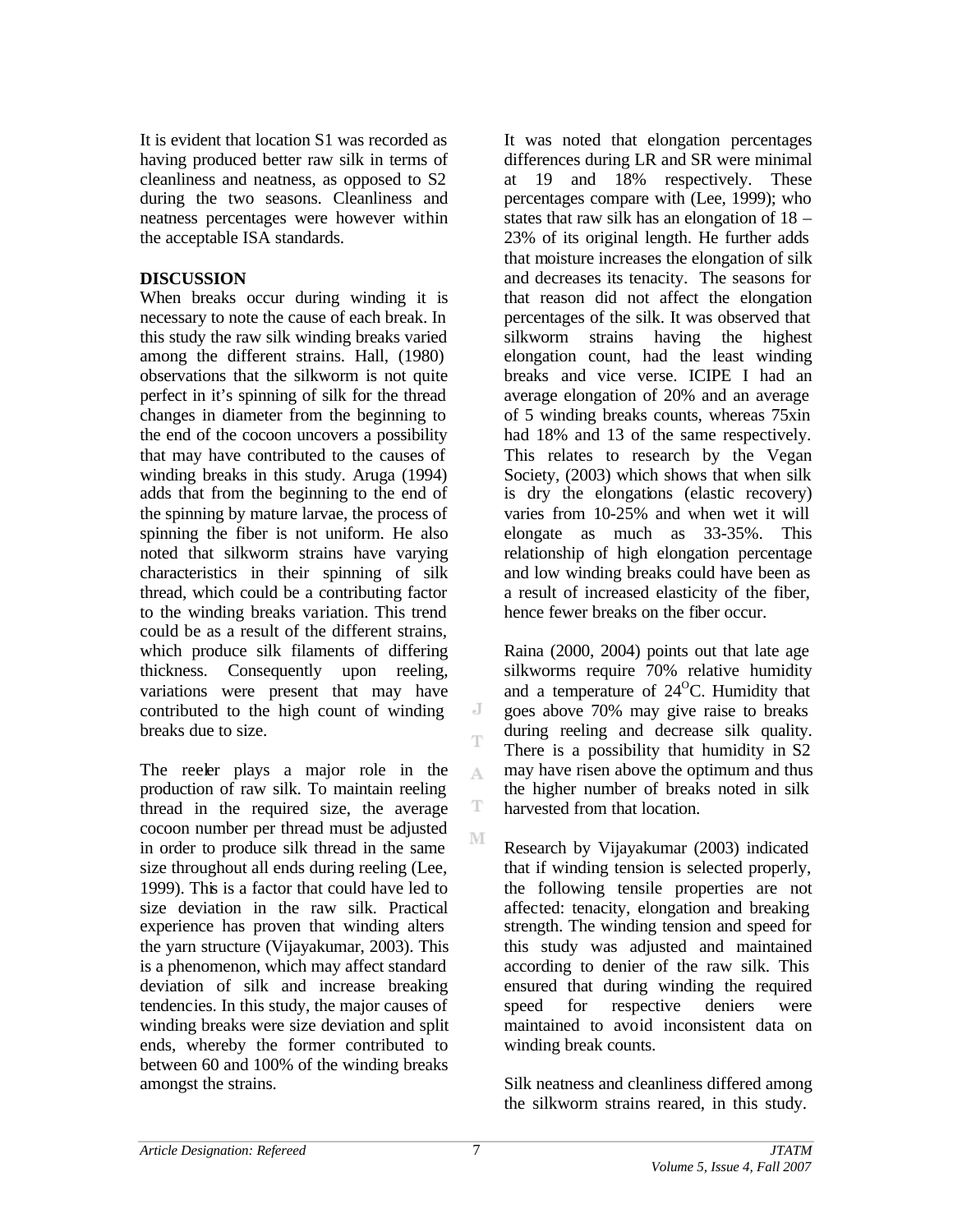Neatness defects are imperfections in silk yarn, which are smaller than minor cleanliness defects. On average, ICIPE I had the highest percentages of these two parameters 96 and 93% respectively, during the two seasons. On the other hand, the other strains had varied percentages. Q X H had the lowest cleanliness percentage while75xin had the lowest neatness percentage LR and SR. Hair-like projections in silk fiber called lousiness are defects that occur in silk fiber and affect neatness. Lousiness is more prevalent in baves produced by silkworms, which have been overfed in the fifth instar. Another factor promoting lousiness is mounting over mature silkworm larvae (Lee, 1999). In this study it is significant to point out that neatness for all the strains reared in S1 and S2 during LR and SR were within the international standards and the above mentioned factors might not have been prevalent.

Aruga (1994) attributes this kind of occurrence (neatness and cleanliness defects) to the technique applied in the cooking and reeling of cocoons. In this study identical techniques were utilized for the cooking and reeling the cocoons. It is not probable for varying techniques to have contributed to the results. On the other hand Lee (1999) research shows that a characteristic of the silkworm race may give rise to cleanliness and neatness defects. This

#### **References**

Akinkunmi, O. A and Odebiyi, J. A. (2001). Chemical control of *Anthrenus oceanicus* 

attacking stored cocoons of the silkworm with commercial formulations containing permethrin, tetramethrin, phenothrin and allethrin. Pakistan Journal of Biological Sciences 4 (4): pp 400-401

Aruga, H. (1994). Principles of sericulture. Oxford and IBH publishing Co. Pvt. Ltd, 66 Janpath New Delhi, India, pp. 376.

may have contributed in the slight variations that were noted in these two parameters for the silkworm strains. There has been no mention of the effect of the environmental conditions, however from the study, it was noticed that S1 produced silk of better quality in terms of neatness and cleanliness. There is a possibility that environmental conditions affected the development of the larvae (Aruga, 1994), which consequently gave raise to cocoons with the said flaws.

#### **Conclusion**

It was evident from the study that rearing of the *B. mori* silkworm during the LR in S1 produced finer results to those of SR in S2. It was also apparent that ICIPE I strain performance was superior to the other strains used in this study. However it is important to note that the results were within the ISA standards. For the production of quality raw silk it would be advisable to use ICIPE I strain and C X Z while 75xin should be used with utmost vigilance.

It is important to note that the many different processes of silk production, the many different applications and the many different people concerned require different information about the quality and the behavior of the silk yarn or thread. In reeling, twisting, weaving or dyeing, several quality aspects are of importance and must be known, but each process has different needs (SSC, 1995).

- Cherry, R. (1993). Sericulture. Bull. Entomol Soc. Am (35:83 – 84)
- Down, J. (1999). Design and technology. Textile Technology to GCSE. Oxford University Press
- Garner, W. (1967). Textile lab manual: Additional methods. Vol 6. Cox and Wyman Limited, London

Hardingham, M. (1996). The potentials for silk in Africa. Spore No. 61 pp5

J Ť

A

Ŧ

M